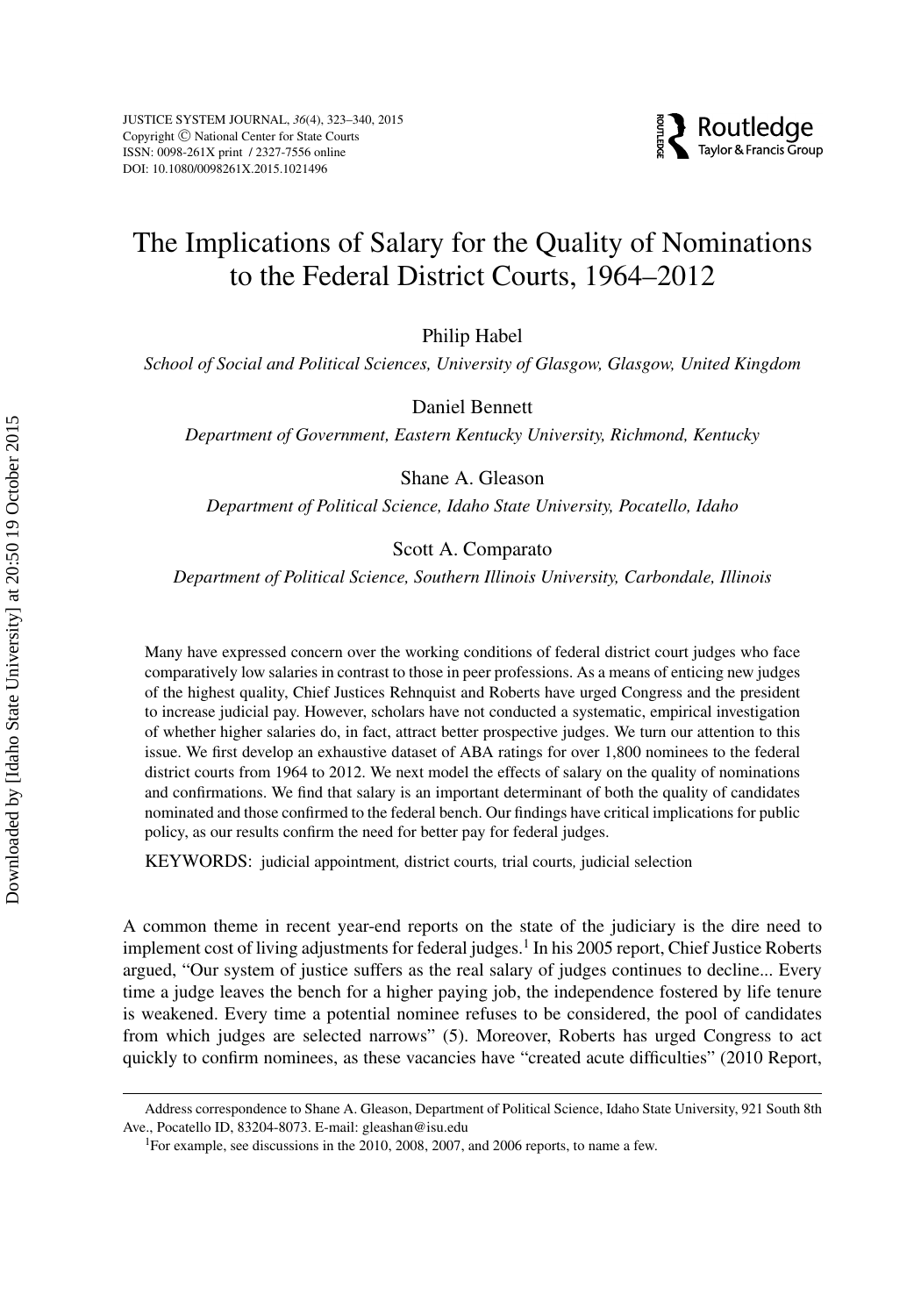8). The increasing number of vacancies on the federal courts—exacerbated by delays in Senate confirmations—has resulted in greater pressure on the remaining judges to handle larger dockets. In this perspective, judges are underpaid and overburdened, which could have ramifications for careerism, enticing judges to leave the bench or dissuading prospective ones from seeking nominations.

Roberts has not been alone in his advocacy for better compensation. In his 2002 report, Chief Justice Rehnquist reiterated a common theme from prior year-end reports by noting, "In 1989, in testimony before Congress, I described the inadequacy of judicial salaries as 'the single greatest problem facing the Judicial Branch'... It remains the most pressing issue today" (p. 2). Then-Judge Breyer in 1992 also opined on the increased likelihood "that those who seek judicial office will see that office as a temporary assignment, leaving it after a time for better paid work in the private sector" (Breyer 1992, 7). Beyond the justices, several notable organizations have petitioned Congress for better remuneration. The American Bar Association (ABA) stated that "...inadequate judicial pay undermines commitment to lifetime tenure by deterring candidates from seeking appointment to the bench and discouraging judges from remaining on the bench"  $(ABA 2010).$ <sup>2</sup> Similar concerns have been expressed by the American College of Trial Lawyers<sup>3</sup> and deans of numerous law schools.<sup>4</sup> In like manner to Chief Justice Roberts, the ABA has argued that the independence of the federal judiciary is threatened as judicial salaries fail to keep pace with peer professions.<sup>5</sup>

As the preceding discussion suggests, low compensation has several implications for the careerism of judges: one, that judges are leaving office early to pursue more lucrative opportunities; two, that the quality of judges' work has been affected; and three, that those who would otherwise consider a federal judgeship have "refused to be considered" and sought careers elsewhere. Of these three policy consequences, considerable attention has been paid to the first. Most studies have found little evidence that salary matters for retirement decisions, both for federal district court and court of appeals judges. Instead, the vast majority of judges retain their positions until they are eligible for a pension, and they then either serve in a part-time capacity as senior status judges or retire (Yoon 2003, 2005, 2006; Vining 2009). However, for the judges who resign from the bench prior to pension eligibility, recent evidence shows that salary could be a factor in their decision calculus (Hansford, Savchak, and Songer 2010; Choi, Gulati, and Posner 2013). In a comprehensive study of district court judges' careerism, Burbank, Plager, and Ablavsky (2012) find evidence that comports with the Hansford et al. (2010) findings. Based on surveys of federal court judges, Burbank et al. note that resignations over the past four decades were motivated most commonly by "...return to private practice, appointment to other office, and inadequate salary" (12). Moreover, a number of those returning to private practice do so for reasons of better compensation.

<sup>2</sup>See the *Independence of the Judiciary: Judicial Salaries* report published in 2010, available online at http://www. abanet.org/poladv/priorities/judicial\_pay.

<sup>3</sup>See, for example, their 2007 report titled "Judicial Compensation: Our Federal Judges Must Be Fairly Paid."

<sup>4</sup>See the 2007 statement to Senator Patrick Leahy, http://www.americanbar.org/content/dam/aba/migrated/poladv/ priorities/judicial pay/deansletter.authcheckdam.pdf

<sup>5</sup>See the *Independence of the Judiciary: Judicial Salaries* report published in 2007, available online at http://www. abanet.org/poladv/priorities/judicial pay/pospaper2007.pdf.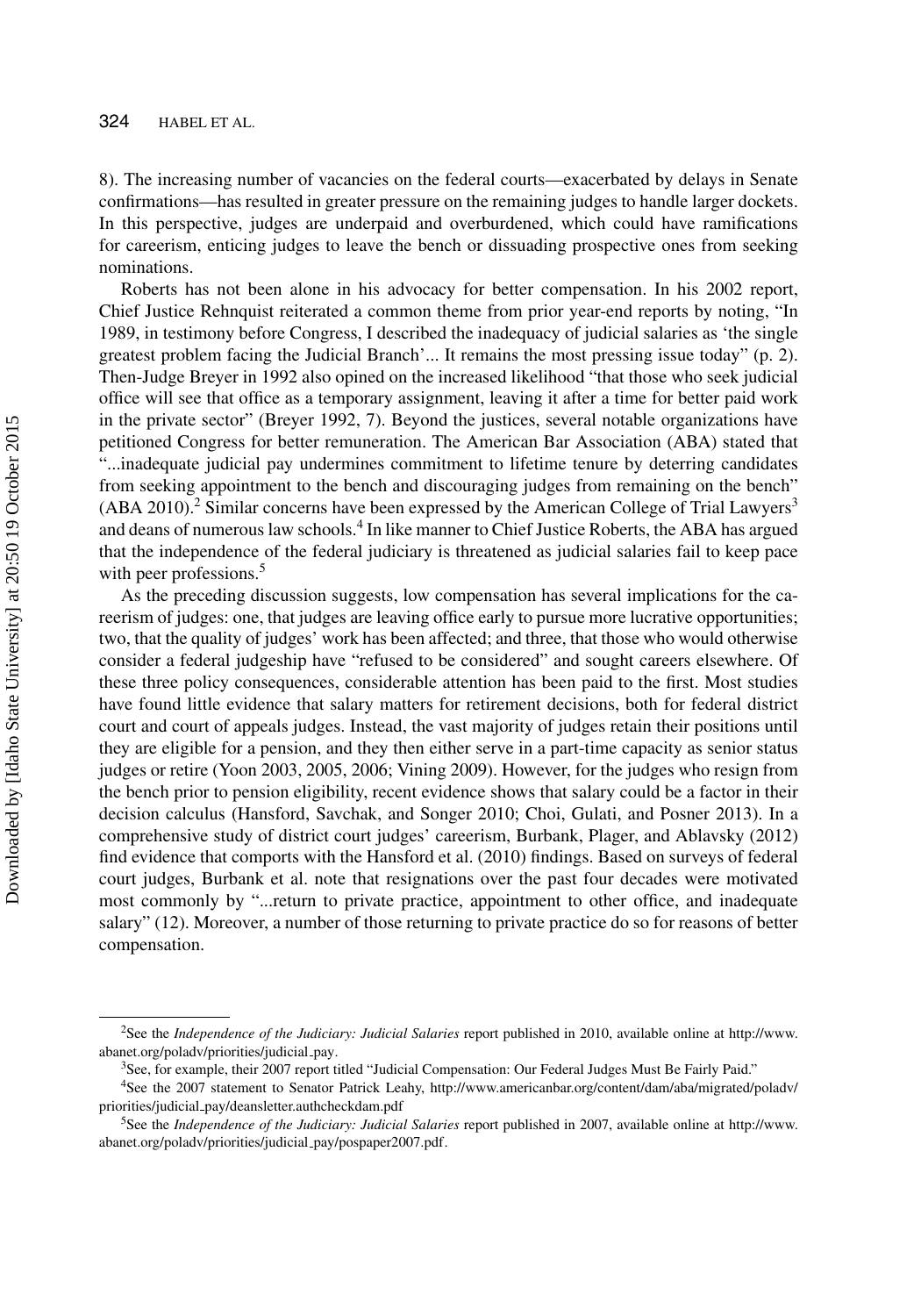Regarding the second consequence, several scholars have examined whether productivity has been affected by low salaries. Choi, Gulati, and Posner (2009) offer little support for the claim that higher salaries increase the quality of opinions judges produce. This is consistent with Baker (2008), who finds that the sole effect of salary is that judges dissent less often in controversial cases. That is, Baker (2008) finds no discernible effect for whether judges of varying political parties write similarly strong opinions, whether they voice policy preferences in a similar ideological direction, or whether they take longer to decide cases. According to the author, "Given the available data, the effect of low judicial pay is non-existent"  $(112)^6$ Some more recent scholarship finds workload considerations can influence the quality of judicial opinions on the Supreme Court (Black and Owens 2013) and the sources justices rely on in drafting opinions (Szmer and Ginn 2014). These latter findings are mirrored at the state supreme court level, where salary, as a component of judicial professionalism, predicts judicial prestige (Squire 2008).

However, researchers have not devoted attention to the third concern—that qualified candidates have been deterred from seeking positions in the judiciary as a result of low salaries. A 2010 cross-national study of European systems by Cross and Donelson (2010) finds higher salaries increase judicial quality. Concerning the United States, Yoon (2006) states, "any adverse effect of salary is likely occurring to an individual's willingness to join the bench, not to remain once confirmed" (176). We address this claim empirically. We turn our attention to the implications of salary for those nominated to the federal bench over time. We focus our analysis at the level of the district courts, the typical entry point to the federal judiciary—and conveniently for our analysis, the level also offering the highest number of cases. As the entry point, it is here where the adverse effects of salary should be most pronounced, as candidates for the district courts who are deterred by low wages will not enter the pool of potential nominees.<sup>7</sup> Our study covers a broad period of time, 1964 through 2012, which affords considerable variance in compensation and includes a prodigious number of nominees, over 1,800 in total. As we show, salary has meaningful consequences for the quality of candidates nominated to the federal courts. In a period when social science research has, at times, faced external criticism for a failure of policy relevance, our results have significance for public policy, as they speak to the need for better remuneration for judges if the federal courts are to attract the best and brightest candidates.

# THE EFFECT OF SALARY ON THE POOL OF PROSPECTIVE FEDERAL JUDGES

In order to understand the theoretical effects of salary on behavior, we begin by considering the process of selecting judges. In his seminal work, *Picking Federal Judges*, Goldman (1997) argued that presidents can pursue multiple goals when choosing nominees, including selecting candidates for ideological reasons or rewarding political allies for their patronage. More recently,

<sup>6</sup>Baker's (2008) findings generated a series of reactions in a subsequent volume of the *Boston University Law Review* (Zorn, Henderson, and Czarnezki 2008; Cross 2008; Marks 2008).

 $7$ As those serving on higher levels of the federal judiciary have often served previously as district court judges, then those judges and justices will have already accepted a "lower salary."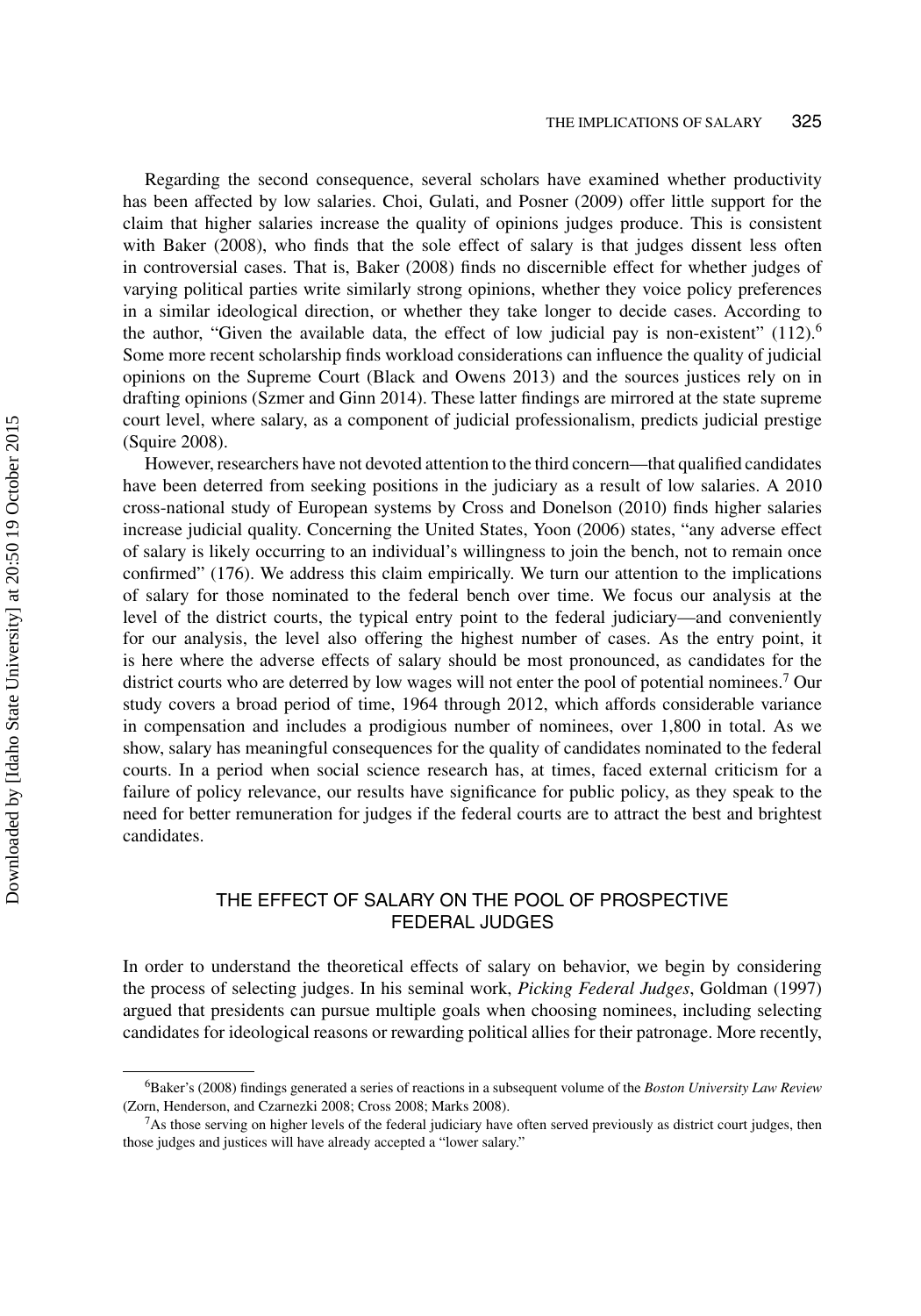much has been written on the role of political and institutional forces acting on the president during the appointment process, with focus on the role of senatorial courtesy, polarization, and the ideological distance separating the president and key member of the Senate (see, for example, Epstein and Segal 2005, Shipan and Shannon 2003, and Binder and Maltzman 2009). Our work does not discount the political and institutional factors that shape the nomination process. Rather, we suggest that less desirable working conditions act as an additional constraint on the selection process—that when salaries are low, the pool of candidates seeking nomination attenuates.

We assume that, on average, presidents would prefer to select candidates of quality. If a president wishes to nominate candidates who are like-minded, the president will desire that such ideological appointees also be highly qualified. Presidents who nominate poorly qualified candidates could face criticism from the media and pundits. Moreover, evidence from the lower federal courts suggests that highly qualified prospective judges are less likely to face delays in confirmation (Martinek, Kemper, and VanWinkle 2002; Solowiej, Martinek, and Brunnell 2005; Shipan and Shannon 2003; Stratmann and Garner 2004; Holmes, Shamode and Hartley 2012), particularly when the president and the Senate are ideologically distant from each other (Sen and Spaniel 2015).<sup>8</sup> Presidents may strive to make political appointments or reward friends, but we argue that at times when salaries are lower, presidents are forced to select such nominees from a truncated pool of candidates.

If the claims of Chief Justices Rehnquist and Roberts and several other notable followers of the courts are valid, then better qualified candidates are dissuaded from considering a career in the federal courts when compensation is low, and thereby they opt out of the pool of nominees. Thus nominations made from this truncated pool will be of lesser quality in years with lower salaries. By extension, we should also expect that judges confirmed from among the pool of nominees will also be of lesser quality. Even as potential salaries in peer institutions have increased and outside opportunities can appear financially rewarding, we argue that pay remains an important driver of interest in serving in the federal judiciary.

# DATA FOR NOMINEES TO THE FEDERAL DISTRICT COURTS

Due to severe data constraints, one cannot reliably locate the set of candidates who are in or out of the pool over time. Even what is meant by "the pool" is difficult to conceptualize, as it is unclear who should be included or excluded. Even for recent periods, reliable data are not available concerning, for example, who was interested in the federal courts, who pursued nomination, who senators and other proposed, who the president considered, and who declined an invitation.<sup>9</sup> Moreover, finding reliable data across districts over the past several decades, which is necessary to have sufficient variance in salary and in the quality of judges, is not possible. What scholars can observe, however, are those candidates nominated by the president and considered by the Senate Judiciary Committee. There are two reasons that we can have confidence in observing the effects of salary on these prospective judges. First, estimates of the effects of salary on ratings of quality

<sup>8</sup>Binder and Maltzman (2009) find that those with higher ABA ratings are not less likely to face delays. See Table 4.3, p. 96, of their work.

 $9$ The closest exception is the data located on nominations by Eisenhower and Ford, as published in Rottinghaus and Bergen (2011) and Rottinghaus and Nicholson (2010).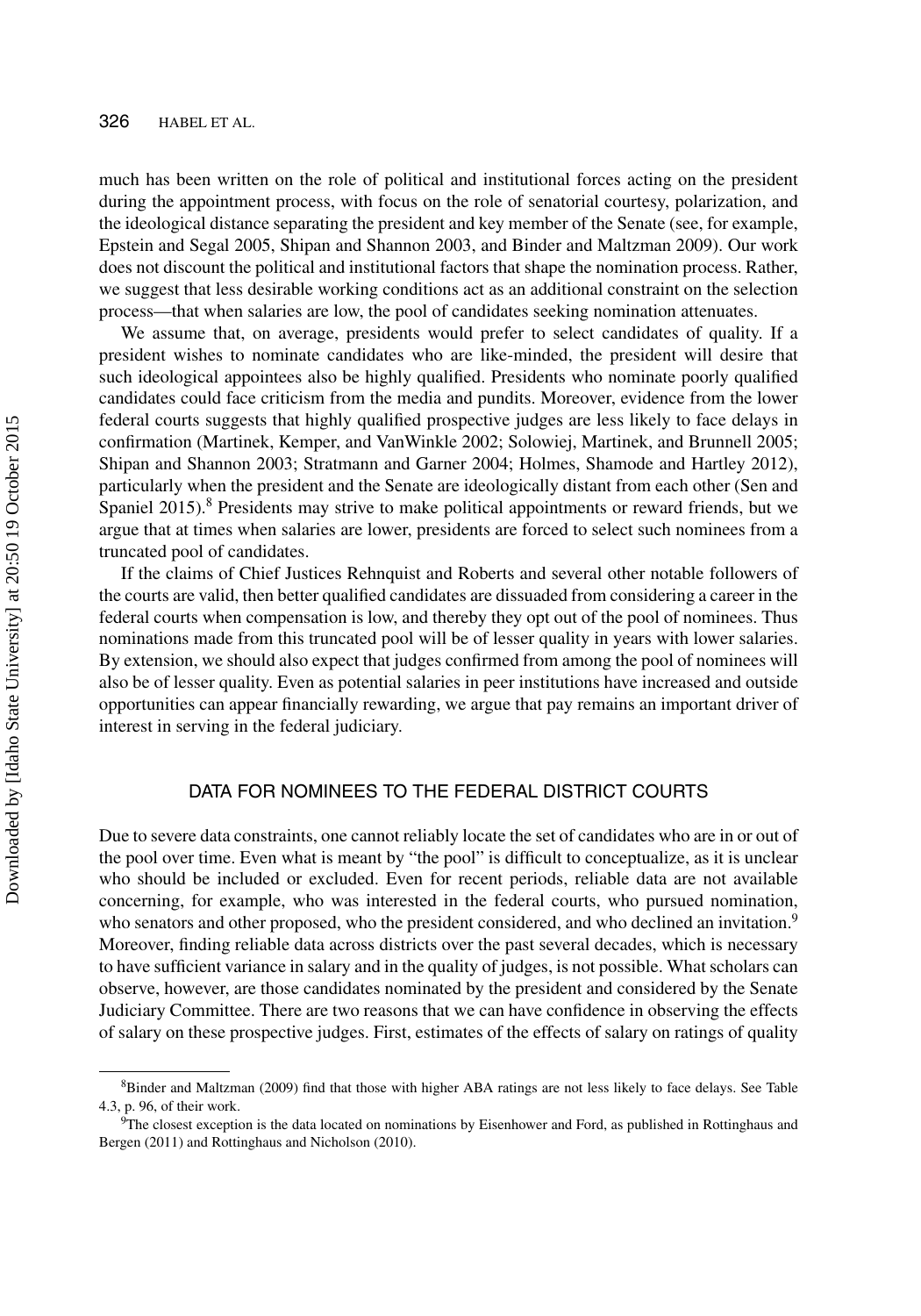will be, if anything, biased conservatively. According to King, Keohane, and Verba (1994), "any selection rule correlated with the dependent variable attenuates estimates of the causal effects on average" (130). Thus the effects of salary on quality will likely be even more pronounced than what we can observe in our research design. Second, although scholars may have some concern over the quality of those who are (or are not) in the pool, in the end, nominations and confirmations are what matter for the performance of the federal judiciary. These are the candidates who, upon successful confirmation, will serve on the federal bench. If we observe then, on average, better qualified nominees and confirmed judges in years of better pay, then we have evidence that higher salaries entice better candidates.

## MEASURING QUALITY

To assess the *quality* of nominees in the face of varying salaries, we rely on the ratings of the American Bar Association, an interest group that has, over a long period of time, compiled detailed information on nominees' past experiences and temperaments. ABA ratings have been interpreted as meaningful signals of the quality of nominees and confirmed judges by numerous scholars, and they have been an important indicator of quality for most presidents and senators (Slotnick 1983a, 1983b; Goldman 1997; Haire 2001; Nixon and Goss, 2001; Binder and Maltzman 2002; Martinek, Kemper and VanWinkle 2002; Shipan and Shannon 2003; Epstein and Segal 2005; Binder and Maltzman, 2009; Sen 2014). Valid and reliable alternative measures of quality, such as the Choi and Gulati ratings, are not available for the district courts over as broad of a time period as what we examine, thereby limiting both the variance on salary and the size of the pool of nominees. We do acknowledge that ABA ratings have not been without their critics. Navarro Smelcer, Steigerwalt, and Vining (2011) find evidence of political bias in the scores, revisiting a much disputed question (Lott 2001; Lindgren 2001; Saks and Vidmar 2001). Work has found that women (Slotnick 1983a, 1983b) and minorities (Haire 2001) tend to receive lower ratings from the ABA, findings most recently confirmed by Sen (2014). Further, President George W. Bush discounted ABA scores when making nominations, and his nominees were rated later in the process (Goldman 2007; Goldman, Schiavoni and Slotnick 2009; Binder and Maltzman 2009). Fourth, our results suggest that the quality of nominees has increased over time. And while it is beyond the scope of this study to delve into this finding more systematically, there are potential avenues that future work can explore. One is that there are more highly qualified candidates due to increased opportunities for work experience that the ABA values in rating candidates. Our period of analysis begins during a time when even college was available to a select few, much less law school. In that vein, there are more entrants into law schools in recent decades than previous ones, and the number of law schools perceived as quality institutions has grown. Add to those trends greater opportunities for judicial clerkships and a higher availability of state judgeships, and the finding that quality has increased appears much more intuitive—despite evidence that the gap between salaries in the federal courts and those of peer professions has increased. Indeed, our results on increasing quality over time suggest that such an income gap is less alarming than others have claimed.

Fortunately, for several reasons, these concerns can be mitigated. First, although salaries for district court judges reached their apex in the late 1960s, there is considerable variance even from year to year, such that even within a single presidential administration, salaries can rise and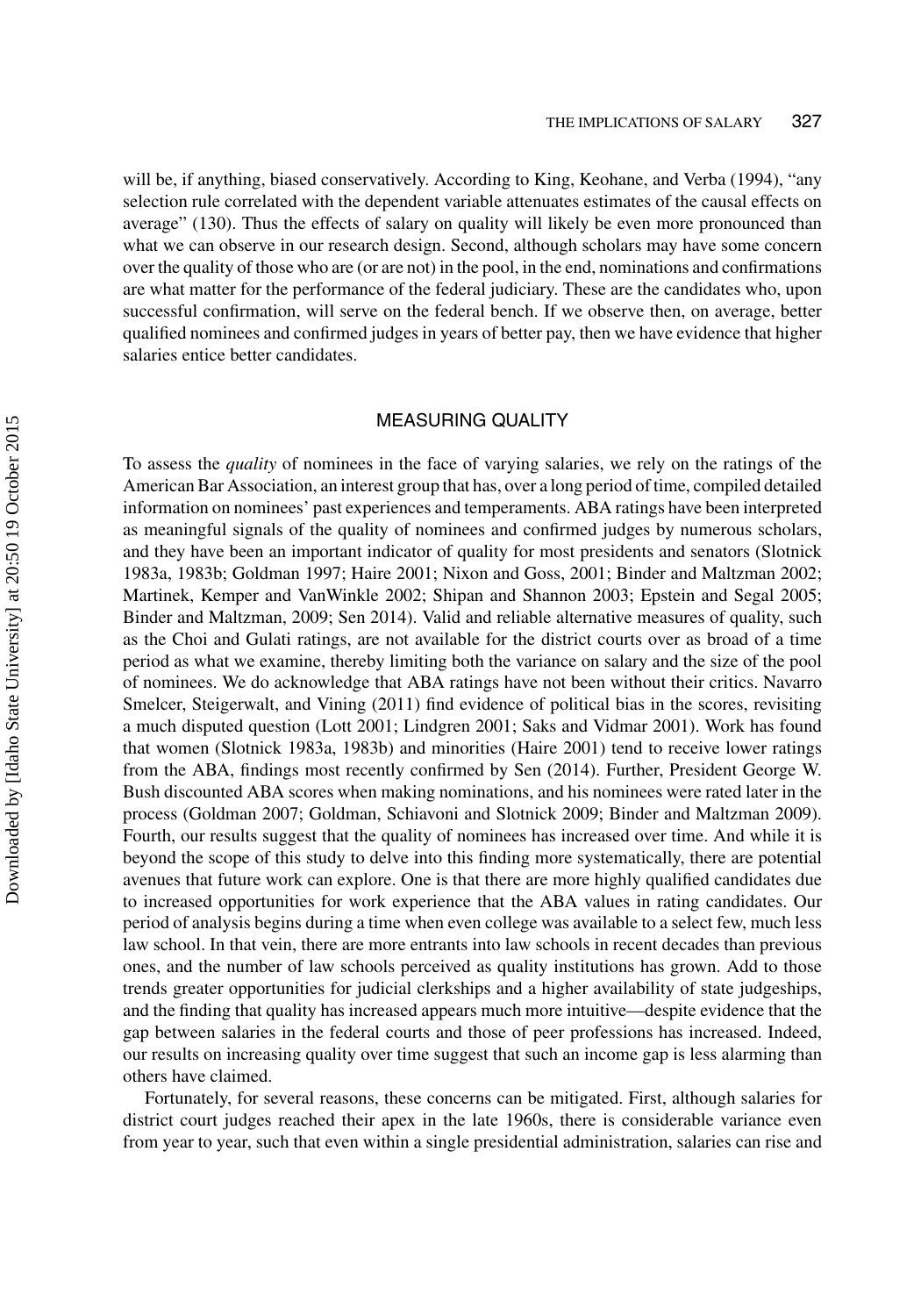fall considerably. Consider, for example, the Carter administration. As we show in a subsequent figure, salaries (in 2012 dollar values to facilitate comparison) were nearly 29,000 dollars higher in 1977 than in 1976, but then, due to inflation, salaries fell approximately 14,500 dollars from 1977 to 1978, rose 2,500 dollars in 1979, and then fell over 7,500 dollars in 1980. Thus even if political bias exists in the ABA ratings, such that candidates nominated by presidents of a certain political party are advantaged, it remains true that the ebbs and flows in salary should have implications for quality even within a given administration. Second, our statistical models can add controls for both race and gender to help account for such bias in the ratings, and thus we included measures of whether the nominee or confirmed judge was African-American and/or female. Third, ABA rankings are a sign of quality at the time of nomination, which is the point of time most consequential for our analysis. The scores signal quality, regardless of whether presidents make use of them in their nomination decision. We are able to interpret the rating as meaningful, even if certain presidents ostensibly discounted them (e.g., Nixon, George W. Bush), or even if the ABA score for a given judge did not comport with his or her subsequent performance on the bench. As for the ABA eliminating the exceptionally well-qualified rating, the actual number of prospective judges receiving this rating was very small—only 2.2 percent of all nominees. Previous work using ABA ratings over time has pooled these nominations with the well-qualified ones (Binder and Maltzman 2009), as do we. Finally, it is important to recognize that despite the ratings' shortcomings, the ABA ratings are the most valid and reliable indicator of the quality of nominations available over the entire period of analysis. They represent the best effort to consistently measure quality using multiple dimensions incorporating the professional and educational backgrounds of the nominees.

An important first step, and notable data contribution, is to compile ABA ratings for 1,836 nominees to the district court beginning with the start of the Lyndon Johnson administration through the first term of the Obama administration. The period covers a substantial number of judges and affords considerable variance in salary. Our data collection represents the most comprehensive recording of nominee data to date, and we now briefly describe the process for locating the nominees and their respective ABA ratings, a multi-step process. We collected data on quality, salary, and other variables at the time of the first initial nomination. For those judges ultimately confirmed, we also collected the same measures at the date of the successful nomination that led to the confirmation. We located the time of first nomination and, if relevant, the successful nomination through either print and online publications of the *Journal of the Executive Proceedings of the Senate of the United States of America*. The process for procuring ABA data depended on the type of nomination: whether the nominee was confirmed without need for renomination; whether a candidate was renominated and ultimately confirmed; or whether the nominee was never confirmed, as we describe below. For all nominees, due to the limits of data availability over our entire period of analysis, we rely on the rating of the majority of the ABA committee.<sup>10</sup>

For the first type—nominees confirmed without the need for renomination—ABA ratings were accessed through through the Federal Judicial Center's (FJC) online directory, "Biographical Directory of Federal Judges." Of our 1,836 nominations, 1,515 (82.5 percent) were nominated

 $10$ Information on the minority ratings would be valuable when candidates did not receive a unanimous rating, but these data are missing for much of the early portion of our period of analysis, the same period when salaries reached their zenith. We were not able to locate information on split ratings.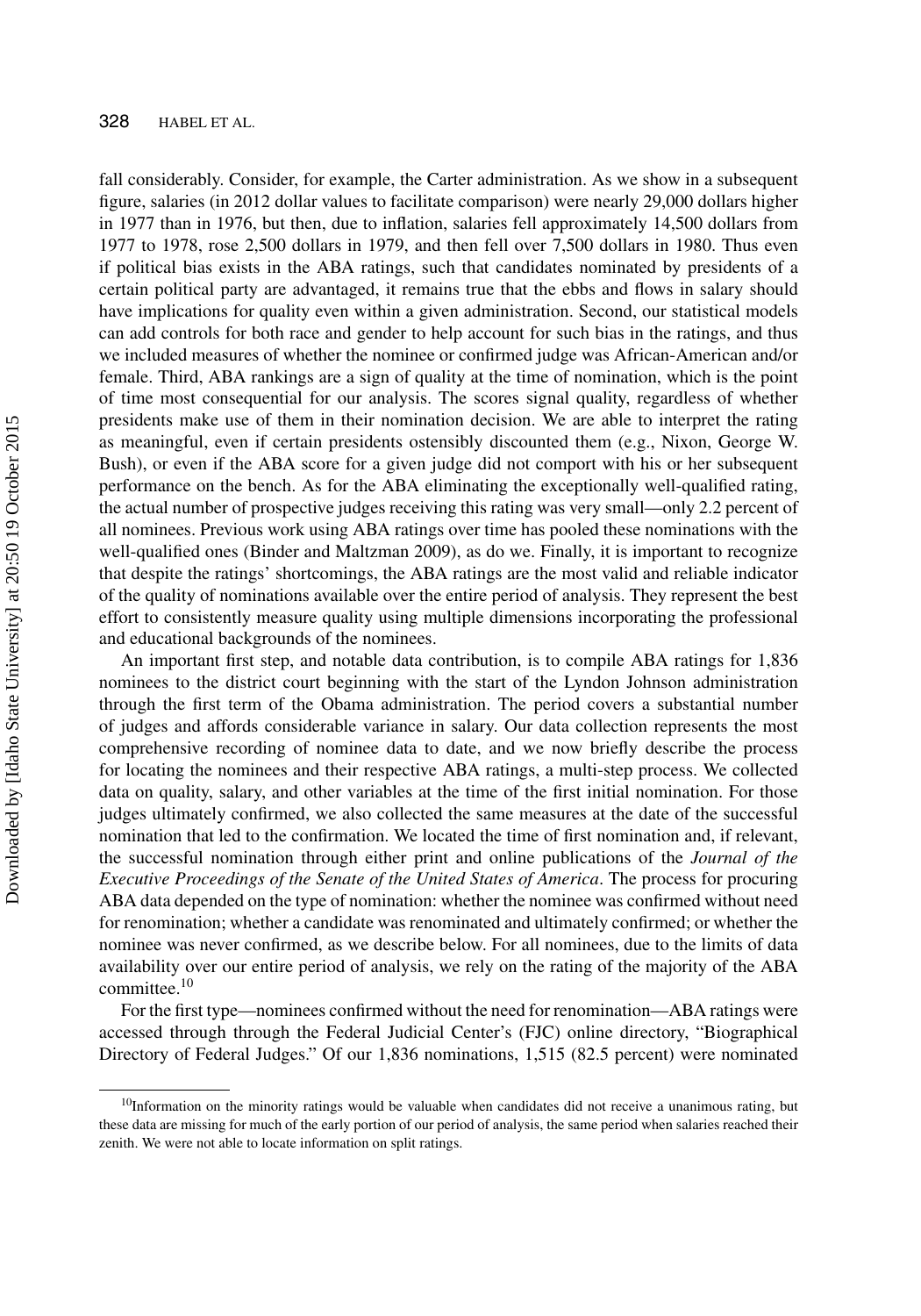and confirmed. For the second type, if the subsequent renomination that led to confirmation was temporally close to the first nomination (occurred less than one year apart), then we again relied on the FJC for the rating. Here, though, we ensured that there was no change in the résumé of the candidate within the one year that could have altered their ABA rating. For the third and fourth types—those candidates whose first nomination occurred much earlier than their subsequent successful nomination; and those candidates who were not ultimately confirmed—we compiled ABA scores from several sources.<sup>11</sup> For nominees in years 1989 through 2012, we relied on data available electronically through the ABA's website. Prior to 1989, for a number of nominees, ABA ratings could be located in the archives of *ProQuest Congressional*, which offered access to transcripts of the Senate Judiciary Committee's hearings. These transcripts included either documentation of the ABA rating or direct references to the rating by senators. A second source included information compiled by faculty and research assistants for *Picking Federal Judges* (1997), which offered ABA scores for many of the failed nominees in the George H. W. Bush and Clinton administrations.<sup>12</sup> A third source included archival newspaper records available through *Lexis Nexis Academic Universe*, which occasionally made reference to a nominee's ABA rating. When these resources were exhausted, in a few instances, we were able to locate ABA ratings through Internet searches using the name of the failed nominee and the state of the court to which she or he had been nominated. With all of these methods combined, we were able to uncover ABA ratings for all but 9 of 1,836 nominees. $13$  Thus our dataset offers nominee data and ABA ratings for 1,827 candidates nominated to the federal district courts between 1964 and 2012, the most exhaustive ABA data compilation to date. It represents an important data contribution for future scholars to exploit.<sup>14</sup>

To offer perspective on ABA scores for nominees over time, we present both a table and an accompanying figure. To ease interpretation, in both the table and figure, we focus on ABA nominee data by presidential administration. In looking at the first column of Table 1, one can see that the ABA included the rating of *exceptionally well-qualified* for the period of 1964 through 1988. Only 40 of our 1,836 nominees qualified for this rating. Moving to the second column, a total of 973 candidates were rated as *well-qualified*, which comprises the majority rating (53.3 percent) for all nominations. Nominees rated *qualified* number 792 over the period of analysis. Lastly, one can see that the *not qualified* rating is the exception—only 1.2 percent of all nominees received this rating. A number of presidential administrations had 0 nominees who were rated as not qualified. The final column lists the total number of nominees by administration. We can see here that Carter was able to nominate the largest number of prospective judges, while Nixon's shortened second administration and Ford's administration accounted for the lowest numbers. Concerning the most recent administration, the number of first-term Obama nominations is on par with that of George W. Bush's first term.

<sup>&</sup>lt;sup>11</sup>For some candidates, the window of time between their first nomination and the nomination that was ultimately successful was considerable. As an example, Sue Myerscough was first nominated by Clinton on October 11, 1995. She was later nominated by Obama on January 5, 2011, and confirmed.

 $12$ We thank the author for making these data available to us.

<sup>&</sup>lt;sup>13</sup>One missing nominee is Len Paletta, who died shortly after his nomination in early 1978. A second is Michael O'Neill, who was nominated in 2008 but was not rated by the ABA.

<sup>&</sup>lt;sup>14</sup>All nominee data will be made publicly available upon article publication.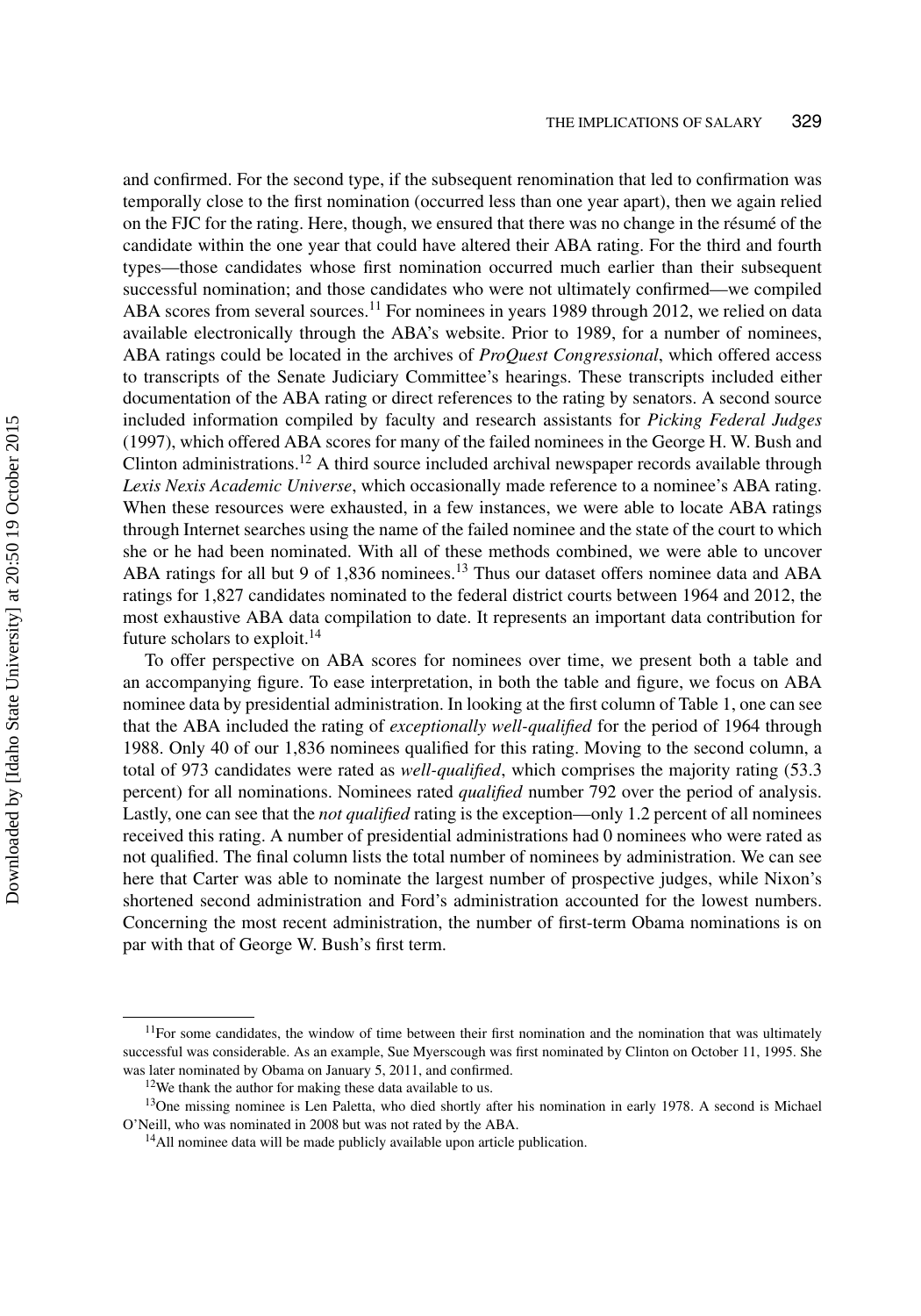|                    | Exceptionally<br>Well-Qualified | Well<br>Qualified | Qualified | Not<br>Qualified | <b>Missing</b><br>Rating | Total |
|--------------------|---------------------------------|-------------------|-----------|------------------|--------------------------|-------|
| Johnson, 1964–1968 | 10                              | 54                | 59        | 5                | $\Omega$                 | 128   |
| Nixon, 1969-1972   | 8                               | 56                | 80        | $\Omega$         | $\Omega$                 | 144   |
| Nixon, 1973-1974   |                                 | 14                | 19        | $\Omega$         | $\Omega$                 | 34    |
| Ford, 1974-1976    | $\Omega$                        | 21                | 29        |                  | 6                        | 57    |
| Carter, 1977–1980  | 8                               | 100               | 98        | 5                | 2                        | 213   |
| Reagan, 1981-1984  | 11                              | 57                | 67        | $\Omega$         | $\Omega$                 | 135   |
| Reagan, 1985-1988  | 2                               | 83                | 68        | $\Omega$         | $\Omega$                 | 153   |
| Bush, 1989-1992    | $\blacksquare$                  | 106               | 84        | $\Omega$         | $\Omega$                 | 190   |
| Clinton, 1993-1996 |                                 | 116               | 70        | 4                | $\Omega$                 | 190   |
| Clinton, 1997-2000 |                                 | 74                | 76        | $\Omega$         | $\Omega$                 | 150   |
| Bush, 2001-2004    |                                 | 114               | 51        | 4                | $\Omega$                 | 169   |
| Bush, 2005-2008    |                                 | 73                | 29        | 3                |                          | 106   |
| Obama, 2009-2012   |                                 | 105               | 62        | $\Omega$         | $\Omega$                 | 167   |
| Total              | 40                              | 973               | 792       | 22               | 9                        | 1836  |
|                    | (2.2)                           | (53.0)            | (43.1)    | (1.2)            | (0.5)                    |       |

TABLE 1 ABA Ratings for Nominees by Presidential Administration, 1964–2012

*Note.* For the final row, percentages are in parentheses.

In order to better visualize the difference in well-qualified versus qualified nominations over time, we offer a bar chart of the percent of well-qualified and qualified nominees by administration. In like manner to other studies using ABA ratings over time, both here and in our subsequent statistical analyses, we pool the 40 candidates (2.2 percent of all nominees) rated exceptionally well-qualified with those rated well-qualified (Binder and Maltzman, 2009). Figure 1 shows that certain presidential administrations, namely both of the George W. Bush terms and the first Clinton term, were characterized for being remarkably successful at recruiting well-qualified candidates. For George W. Bush, well-qualified nominees more than doubled those rated qualified. The figure also shows that well-qualified candidates have become more common over time. In all but Clinton's second administration, since 1985, well-qualified nominees have exceeded qualified ones. This finding is interesting, as the past thirty years also represents the period when salaries in the private sector have outpaced those of the federal judiciary (Rutkus 2008). Despite the growing disparities in pay, the federal courts are still able to attract a substantial number of well-qualified nominees.

# MEASURES

We now turn to a discussion of the measures used in the subsequent statistical models to shed light on the relationship among salary and the quality of nominees. For our models, the dependent variable is a dichotomous indicator of the ABA rating, where 1 equals well-qualified (and exceptionally well-qualified) and 0 equals qualified. Again because the ABA dropped the exceptionally well-qualified rating, and only a small percentage of district court nominees received this rating,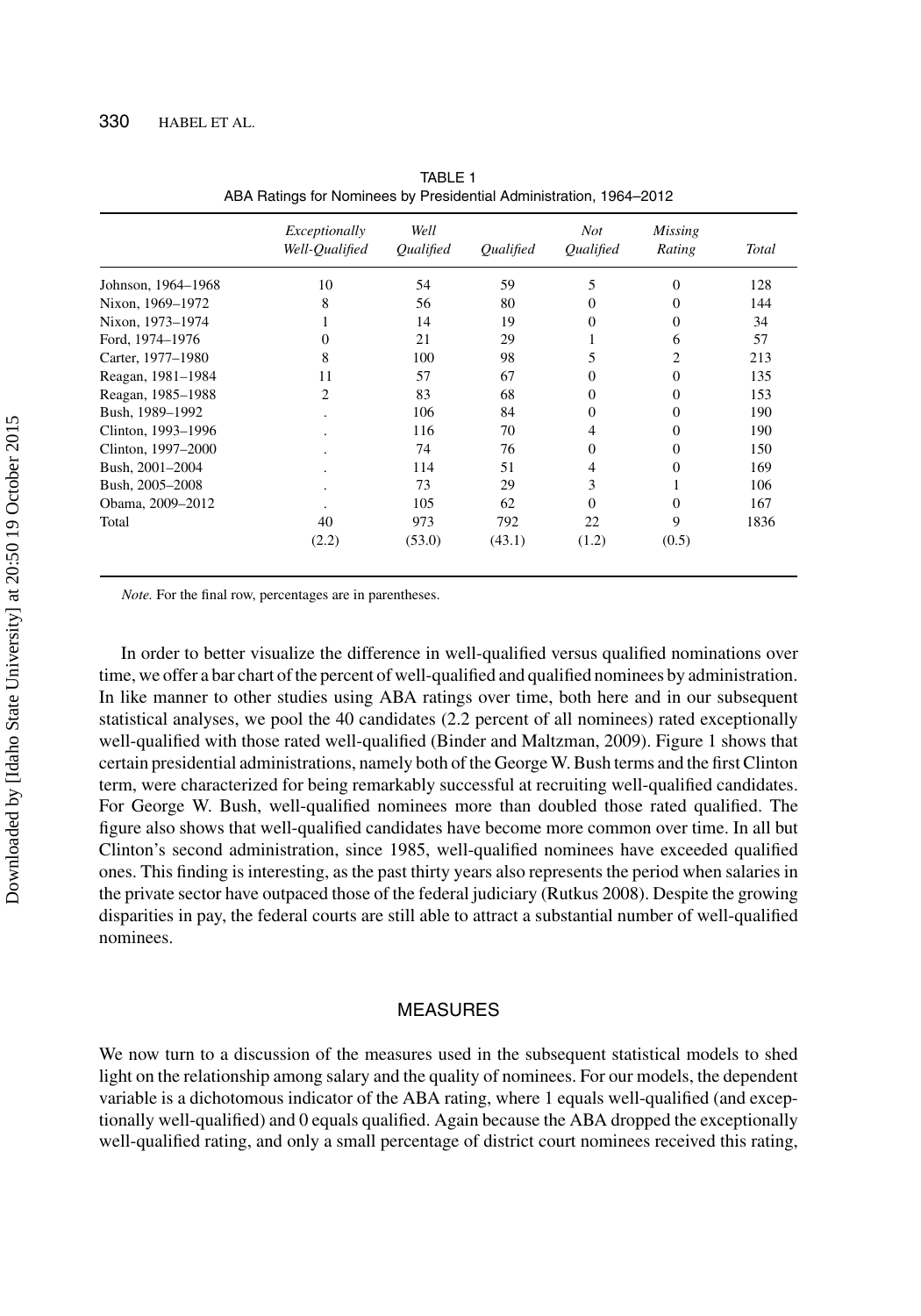

FIGURE 1 Percent of well-qualified and qualified nominations by presidential administration, 1964–2012.

we pool these prospective judges into the well-qualified category, coded 1. (See Binder and Maltzmann 2009 for a similar approach.)<sup>15</sup> We also drop the 22 nominees rated as not qualified from our analysis (1.2 percent of all nominees), because these prospective judges may be categorically distinct from other nominees, given that the rating was used so infrequently.<sup>16</sup> Thus our model captures the effect of increases in salary on the likelihood of receiving a high rating from the ABA.

Our principal explanatory variable concerns the annual salary of district court judges. *Salary* is the annual measure of an extant judges' compensation at the time of nomination.<sup>17</sup> All salary measures are adjusted for inflation, to 2012 dollar values, so that comparisons can be made over time.<sup>18</sup> To offer some sense of the variance in compensation over time, we present both nominal

 $15$ If we do not pool these potential judges, we are temporally limited in making inferences about the effect of salary. That is, the analysis must end with the end of the Reagan administration.

<sup>&</sup>lt;sup>16</sup>We estimated models with unqualified candidates included where non-qualified and qualified nominees are coded 0 and well-qualified and exceptionally well-qualified candidates are coded 1. In these models, the results are substantively the same as the models presented below. We do not include non-qualified nominees in the models presented below because their low number (22) and the stark differences between a qualified and non-qualified candidate. However, the non-qualified models are available in the Appendix in Table A1.

 $17$ Of course, another consideration would be the future salaries of judges, but nominees have little information to forecast when the next salary increase will arrive, nor are they able to judge the effect of future inflation on their remuneration.

<sup>&</sup>lt;sup>18</sup>Salary data were accessed from the Federal Judicial Center at the following link: http://www.fjc.gov/history/home. nsf/page/js 3.html. We adjust nominal dollar values for inflation using the online tool of the Bureau of Labor Statistics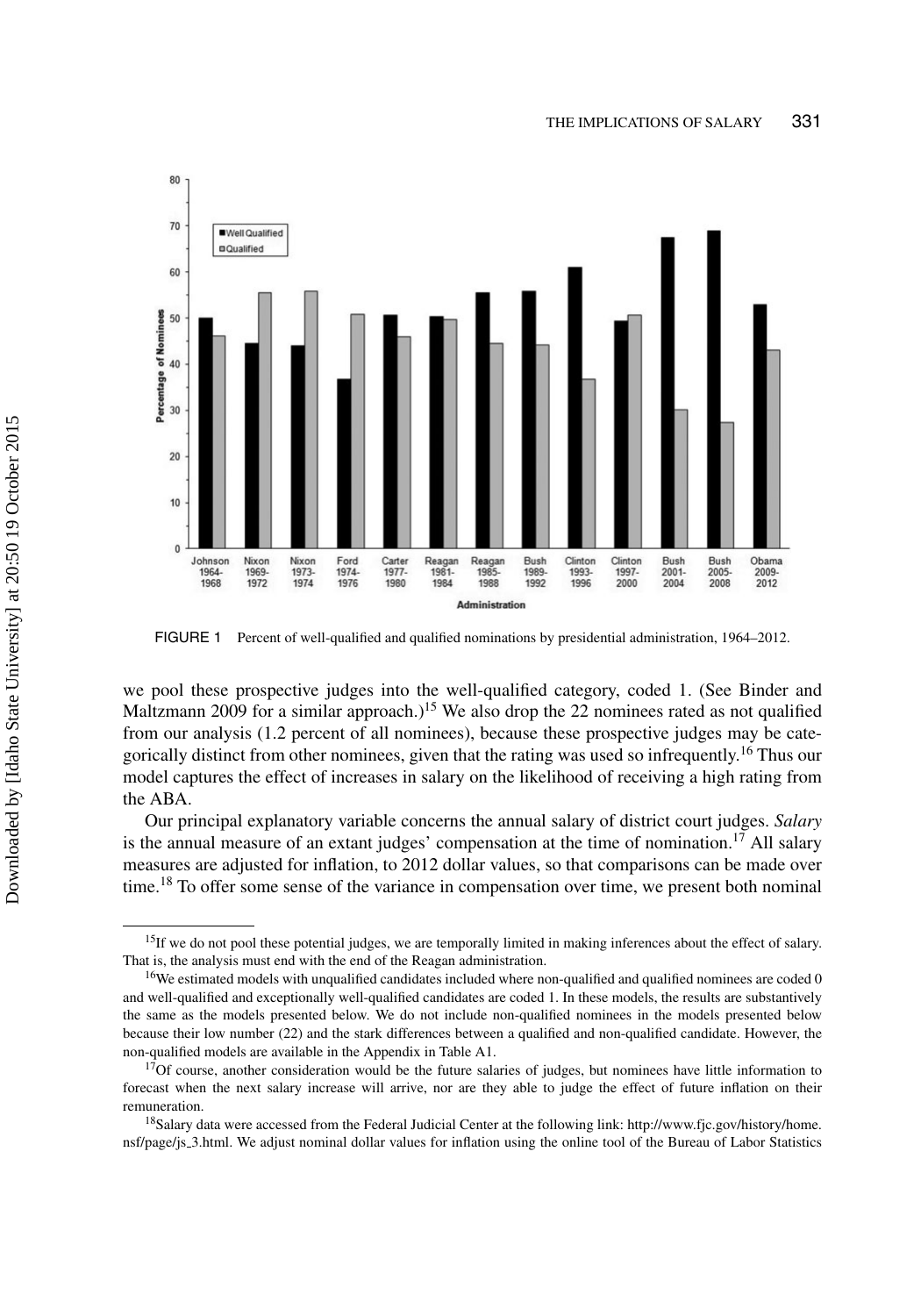

FIGURE 2 Nominal and inflation adjusted salaries of federal district court judges, 1964–2012. Nominal salary data were obtained from the Federal Judicial Center. Salaries were adjusted for inflation to 2012 dollars through the Bureau of Labor Statistics's online tool.

and inflation adjusted salary data in Figure 2. Nominal data are represented by a thin line, with the corresponding y-axis on the left. Inflation-adjusted data are represented by a bolded line, with the corresponding y-axis on the right. Because salaries often changed midyear in the earlier period of analysis, the data are recorded in months. For ease of interpretation, the x-axis includes tick marks for January and July of each year. As one can see, earnings were highest from March to December of 1969, with district court judges receiving over 250,000 dollars in 2012 values. In contrast, judges, salaries fell to under 165,000 dollars from January to December of 1986. The figure demonstrates that salaries have fluctuated considerably over our period of analysis, and even within a given presidential administration, as we earlier discussed.<sup>19</sup>

Our other independent variables include a measure of the size of the court and the workload of judges. We include the number of *Authorized Judgeships* for the court to which the prospective judge was nominated at the time of his or her nomination. Larger courts are associated with areas with more dense populations—areas that tend to include more firms, law schools, and other private-sector opportunities. As a result, we should expect that the pool of nominees in these areas

<sup>(</sup>http://www.bls.gov/data/inflation calculator.htm). In our subsequent statistical models, salary is recorded in thousands of dollars. Although it would be helpful to have salary information available by district, we cannot locate reliable inflation-adjusted data for each district going back annually to 1964. Earlier models also included an annual *Change in Inflation-Adjusted Salary* measure, which was not statistically significant, and thus dropped from this analysis.

<sup>&</sup>lt;sup>19</sup>For a helpful overview of recent policies related to the changes in federal judicial salaries, see Schwemle (2011).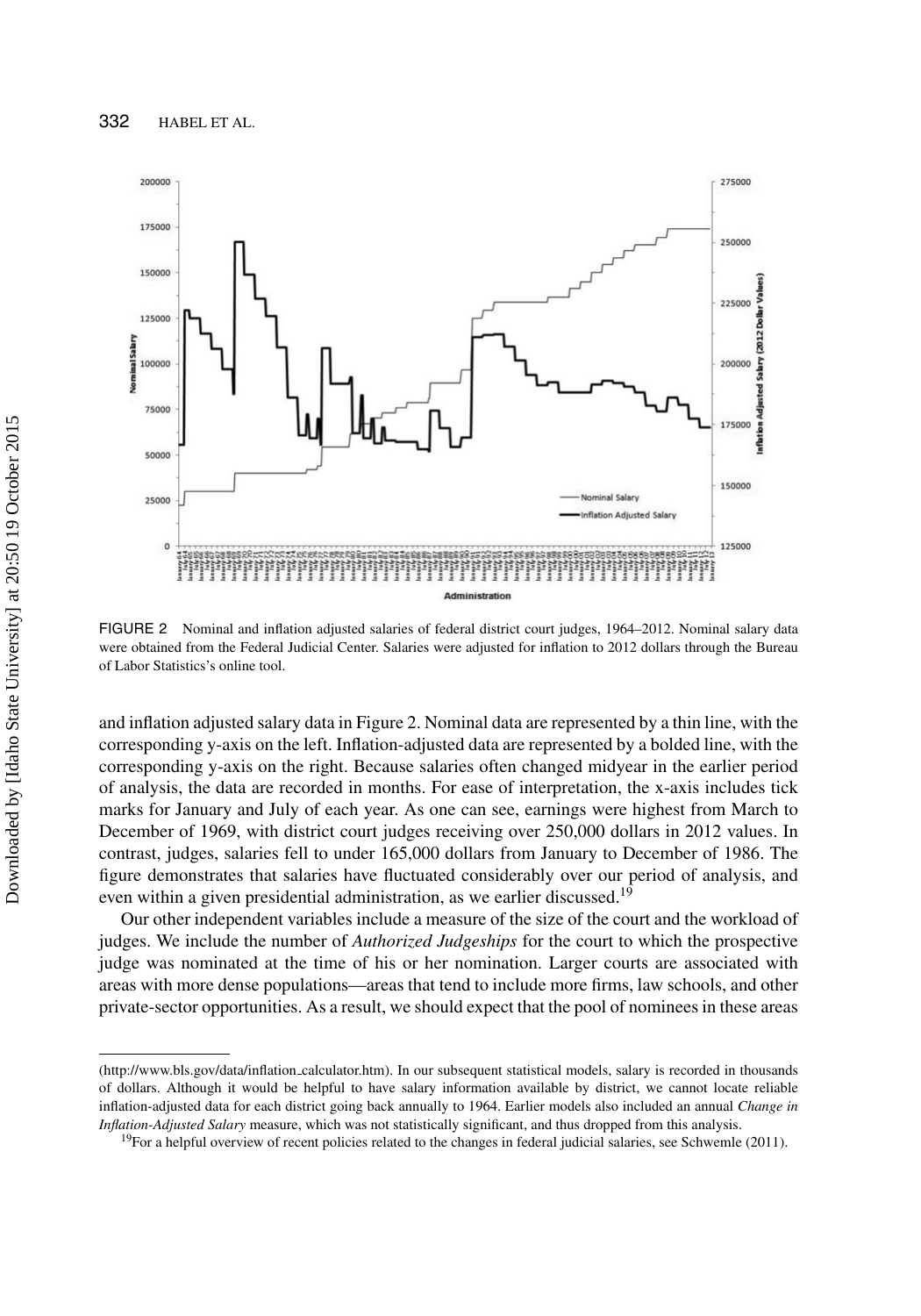will be, on average, more qualified.<sup>20</sup> We also control for the workload of extant judges on the court to which the nominee is appointed. Some evidence suggests that higher caseload responsibilities drive judges to leave office early (Spriggs and Wahlbeck, 1995; Hansford, Savchak, and Songer, 2010), and thus higher caseloads could deter potential qualified nominees. We record *Weighted Case Filings*, published annually for each district court by the Administrative Office of the U.S. Courts. Among the measures of caseload introduced in Habel and Scott (2014), *Weighted Case Filings* best captures the perception nominees would have of the workload of the district courts, as the measure adjusts filings according to the work required to oversee them. For each nominee, we record the most recently published data according to their time of the nomination.<sup>21</sup> Our expectation is that the sign of the coefficient for this variable will be negative, as higher caseloads should deter better qualified nominees.

Finally, we include two measures capturing the race and gender of the candidates, and a third measure for the *Nomination Year* of the nominee.<sup>22</sup> Concerning the demographic variables, because earlier studies have demonstrated that women and African-American candidates tend to receive lower ABA ratings (Slotnick 1983a, 1983b; Haire 2001; Sen 2014), we control for these effects by the inclusion of dichotomous indicators for both. Because the claims of Chief Justice Roberts would have us believe that the quality of those being nominated at the present time has decreased from that of an earlier period because the disparity between salaries in the public and private sectors has grown, we include a final variable capturing the year of nomination.<sup>23</sup> We should expect that the sign of the coefficient for this variable is negative; however, our descriptive statistics above suggest quality has actually increased over time. $^{24}$ 

# MODELS OF QUALITY FOR NOMINEES

Our theoretical expectation is that we will observe better-qualified nominations and confirmations in periods when salary is high. We now turn to our statistical analysis to test these claims. As our dependent variable is dichotomous, we estimate a series of logit models. Because all those who are nominated in a given year experience the same salary, we report robust standard errors, with

 $20$ We could not locate reliable measures of annual population by district from 1964 to 2012.

<sup>21</sup>We recorded weighted case filings in hundreds of cases. We use the filings data published for a given court immediately prior to the date of nomination. For example, for a judge nominated to the District of Maine on November 1, 1983, we would record the weighted case filings for the District of Maine for the period July 1, 1982 to June 30, 1983.

 $22$ Additional models incorporated measures for political factors, including Judicial Common Space distance scores and an updated series of Goldman's (2003) obstruction and delay index. In these models, we found that our salary variable remained positive and statistically significant, as did *Nomination Year*. However, political factors are not significant. Both of these models are presented in the Appendix in Tables A2 and A3.

<sup>&</sup>lt;sup>23</sup>This variable also serves to capture any trend occurring over time.

<sup>&</sup>lt;sup>24</sup>We also estimate additional models that did not include this trend variable, but rather included dummy variables by administration, with the Obama administration as the excluded category. In these models, we found consistent substantive results concerning the effects of salary, and the signs and statistical significance of the dummies for administration showed that quality has increased over time.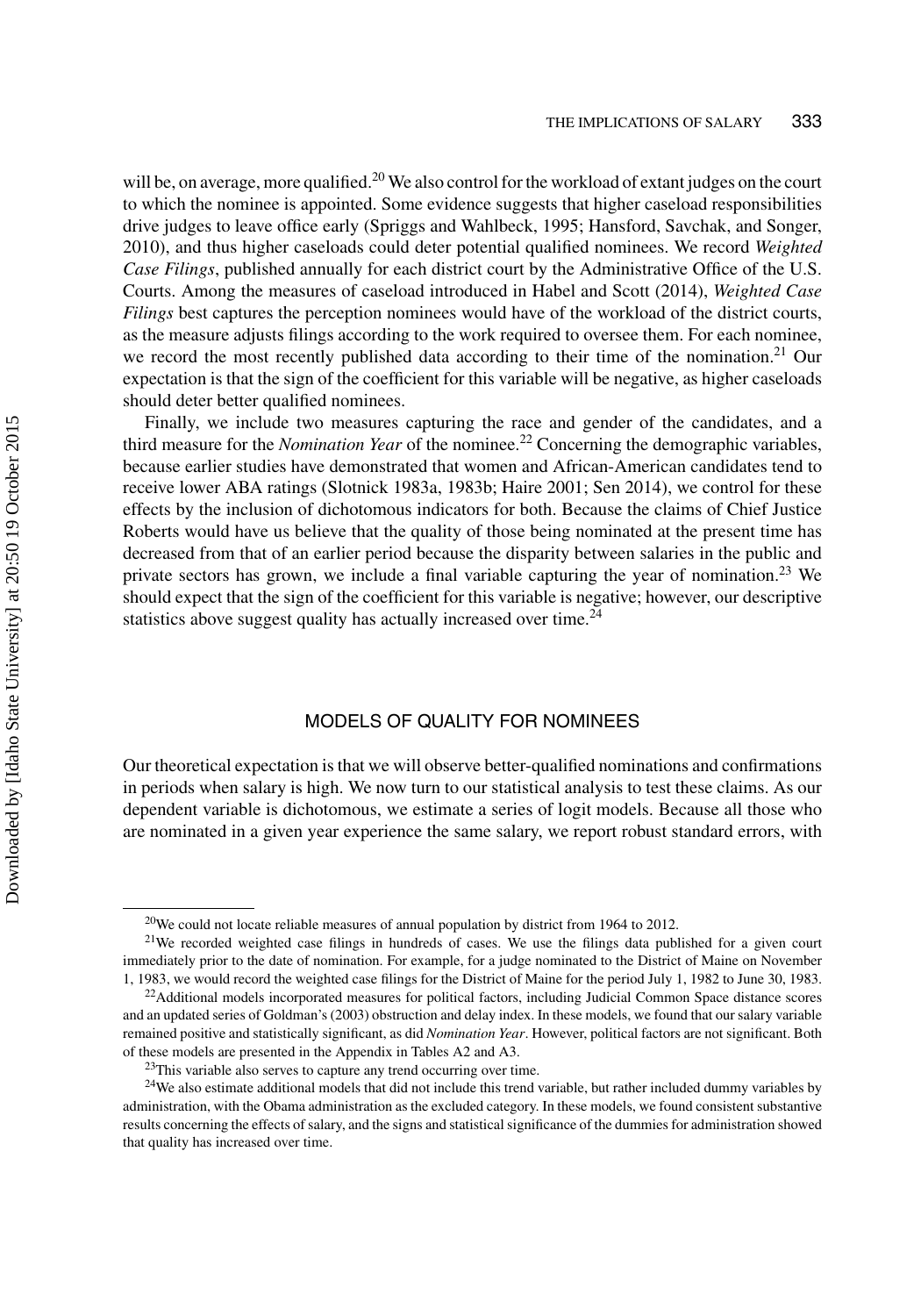| $0.005*$<br>(0.002) | $0.006*$                       |
|---------------------|--------------------------------|
|                     |                                |
|                     | (0.003)                        |
| 0.001               | 0.022                          |
| (0.034)             | (0.033)                        |
| $0.017*$            | $0.018*$                       |
| (0.008)             | (0.009)                        |
| $0.025*$            | $0.026*$                       |
| (0.005)             | (0.006)                        |
| $-0.468*$           | $-0.458*$                      |
|                     | (0.150)                        |
| $-1.028*$           | $-0.964*$                      |
|                     | (0.208)                        |
| $-50.430*$          | $-53.376*$                     |
|                     | (10.938)                       |
|                     |                                |
|                     | (0.127)<br>(0.193)<br>(10.177) |

TABLE 2 The Effects of Salary and Caseload on the Quality of Nominees to the District Courts, 1964–2012

*Note.*We report logit coefficients with robust standard errors, clustered by nomination year, in parentheses. Two-tailed significance tests, where  $\gamma p < .05$ . Salary and Change in Salary are per 1,000 dollars. Caseload is per 100 filings.

clustering by the year of nomination.<sup>25</sup> If the claims of the chief justices and others are valid, we should observe that salary predicts quality.

In Table 2, we present two models: the first for all nominees, and a second for those who were subsequently confirmed. For the nominee model, the ABA ratings, salary, and other explanatory variables are measured at the time of the candidate's first nomination to the federal courts, whether successful or unsuccessful. For the confirmed judges' model, the data are from the date of the nomination that led to a successful confirmation.<sup>26</sup> As one can see, the *N* for the confirmed model is lower, as these judges are a subset of all nominees.

In looking at the results, in both models, we find that salary is an important factor in accounting for the quality of candidates nominated to the district courts. The sign of the coefficient on *Salary* is positive and statistically significant across both specifications.<sup>27</sup> We also find that courts with more authorized judgeships attract better-qualified candidates. These areas correspond to a wider pool, including a greater number of private practice attorneys and state and lower court judges. We also see that the year of nomination is positive and significant, with more recent years featuring better-qualified candidates. Again, this finding runs counter to the claim that as the gap between

<sup>25</sup>The total number of nominees during our period of analysis is 1,836. Our *N* for our nominee model is 1,784, however. As we noted, we were missing ABA scores for 9 nominees. A remaining 18 potential judges were nominated in periods where caseload data is unavailable, particularly for the District of Columbia from 1964 through 1973.

<sup>&</sup>lt;sup>26</sup>As we described earlier, for some judges, the time between their unsuccessful and subsequent successful nomination was short, oftentimes less than one year. But for other judges, the window was much longer.

 $27$ We estimated additional multi-level models and found the substantive results for salary to be robust. However, since Steenbergen and Jones (2002) note that clustered standard errors function akin to multi-level models while also mitigating concerns over specification error, we opt to not include the multi-level models in this article.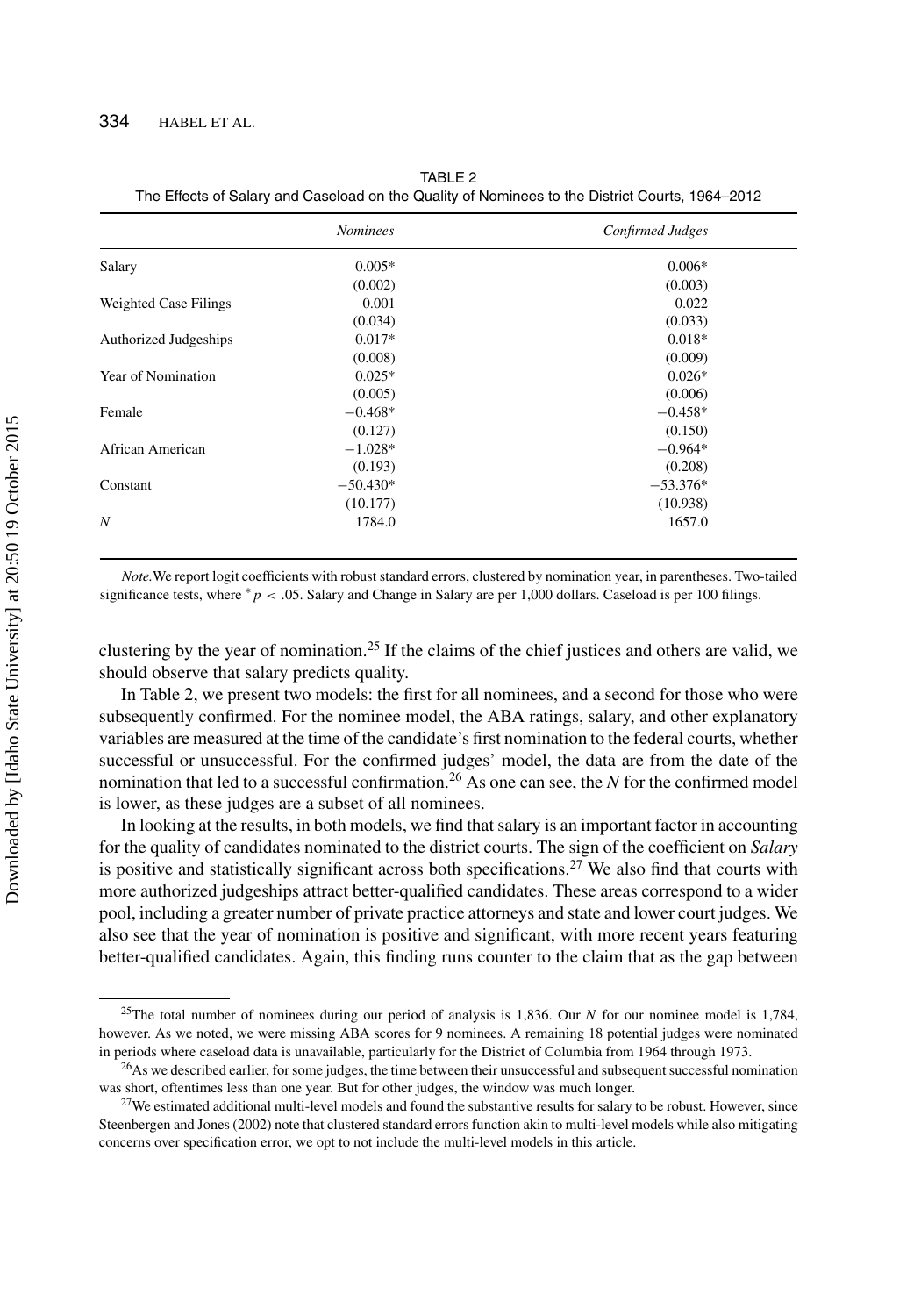salaries in the private sector has grown, the quality of candidates nominated to the court has decreased. Lastly, we find that our demographic variables are statistically significant, with results consistent with the literature that shows that women and African-Americans are less likely to receive a well-qualified rating.

Concerning the magnitude of the effect of salary on the quality of judges, because we use logit models, the coefficients are difficult to interpret directly. Thus we estimate the effect on the likelihood of nominating (or confirming) a well-qualified candidate as salary changes from its lowest to highest values.28 For the first model, we find that raising salary from its lowest value to its highest increases the probability of a well-qualified candidate by 0.085. For the confirmed judges model, we find that raising salary from the lowest to highest values increases the probability of confirming a well-qualified candidate by 0.099. Although these effects may not seem large, an 8.5 to 10 percent increase in the likelihood of nominating a well-qualified candidate simply by increasing pay should not be trivialized, given the importance of the office represented.

#### **DISCUSSION**

We have considered the effects of salary on the decision to join the federal judiciary. In doing so, we have developed an exhaustive dataset of nominees and their respective ABA ratings. The arguments from Chief Justice Roberts and others have claimed that low judicial pay can threaten the very integrity of the federal courts. Without talented and committed judges who perceive their position on the federal courts as the pinnacle of their careers, the courts would be unable to dispose effectively of the cases before it and fulfill its role in our system. Our findings suggest that salary has important consequences for the quality of nominees to the district courts. Our models demonstrate that well-qualified judges are more likely to be nominated when salaries are higher.

Our results should be considered in a broader context. First, concerning salary, it is notable that the mean level of compensation is less than 200,000 dollars during our period of analysis (in 2012 dollar values); that salary has risen above 225,000 dollars for only 34 months over our entire 53 year period; and that the maximum salary in mid-to late 1969 is just over 250,000 dollars in 2012 values. What we cannot observe, then, is the effect of salaries *substantially greater* than 250,000 dollars on attracting prospective judges. We already find salary to be an important incentive for better-qualified candidates, and one is left to wonder what the consequences of having salaries that keep pace with peer institutions would be. Moreover, higher pay might ensure that the federal district bench is more reflective of the nation writ large. Second, an increase in judicial pay could lead to a lower reliance on information provided by interest groups as amici, as higher-quality judges are better able to craft their own opinions without outside information (Szmer and Ginn 2014). Third, concerning our measure of quality, we have focused on the distinction between well-qualified candidates and qualified candidates, as rated by the ABA. It is important to note

<sup>&</sup>lt;sup>28</sup>We use CLARIFY in Stata 12 (Tomz, Wittenberg, and King 2003) for both models, examining the first difference in the predicted probability for lowest and highest salaries. We set the size of the court to the median; caseload to the median; the nomination year to 2012; and the race and gender of the candidate to be the modal category, a Caucasian male.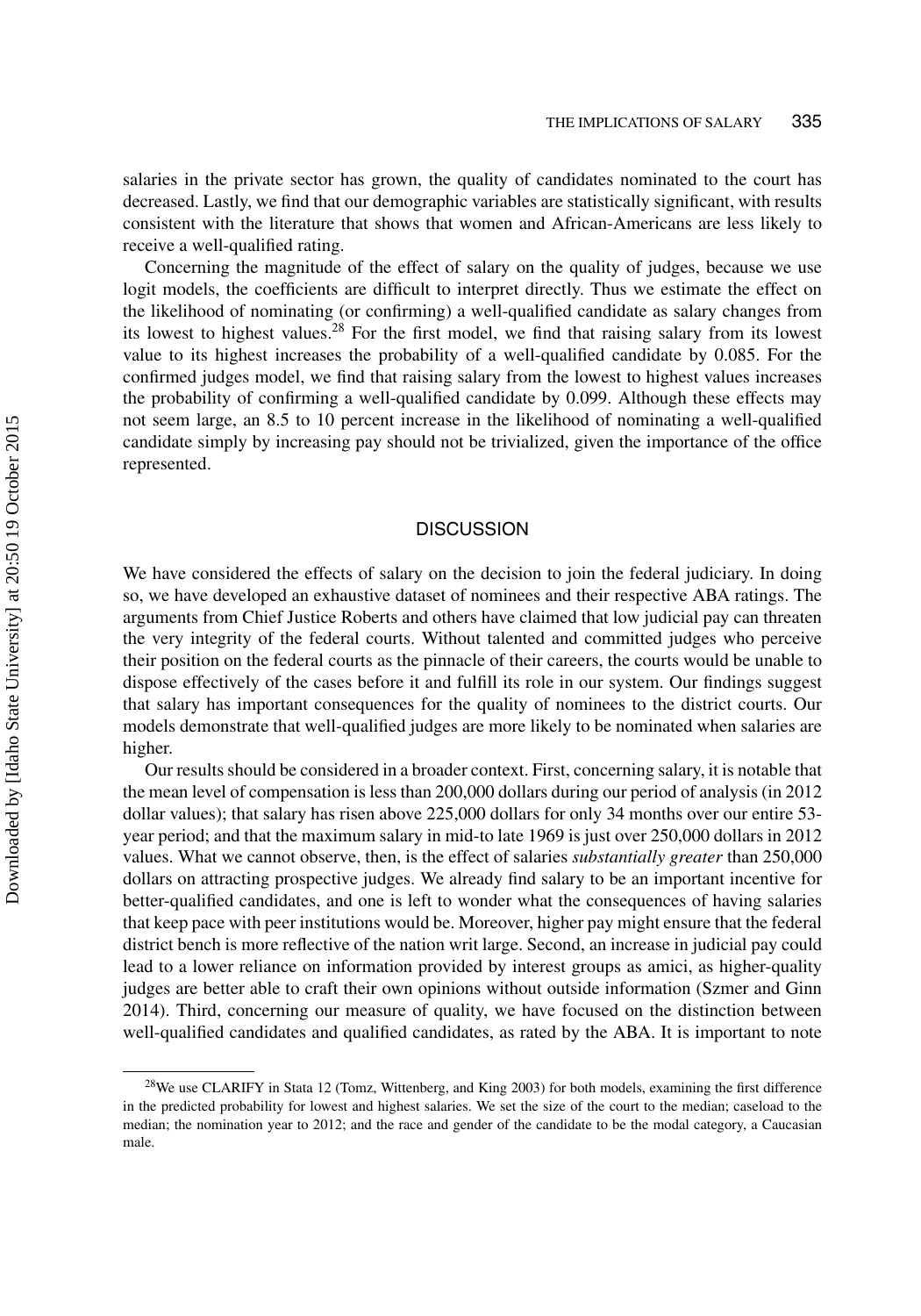that few nominees have been designated "not qualified," regardless of how low salaries had fallen. Thus it could be that followers of the federal courts will perceive our results as less than a mandate for better pay. If the level of competence and ability demonstrated by nominees rated qualified is satisfactory, then the need for increasing salaries is not as pressing a concern.

Fourth, our results suggest that the quality of nominees has increased over time. And while it is beyond the scope of this study to interpret this finding, there are many potential explanations. One is that the ABA's rating standards have simply changed over the years. Additionally, the increasingly polarized and scrutinized nature of judicial nominations may force contemporary presidents to nominate more qualified nominees than their predecessors.

We are left with several avenues for future research. We have examined the effect of salary on nominees, but one can turn greater attention to the various potential effects of salaries for those serving on the federal bench. Particularly since the workload of federal district court judges has increased in recent decades, future work might explore the relationship between productivity and salary. It could also be that lower salaries have consequences for the general morale of extant judges, an area insufficiently explored by scholars. Interviews with judges and more qualitatively orientated research could aid in addressing these important issues. Second, more work should investigate the puzzle of the rise in quality of nominees in the face of increasing salaries at peer institutions. Qualitative studies should investigate how presidents recruit candidates for the judiciary in the face of these trends. Third, our study could be carried out at the courts of appeals level to determine whether we observe similar consequences there as well. Already some work on state supreme courts suggests that low salaries are consequential for court productivity and prestige (Caldeira 1985; Squire 2008). Third, although issues with locating valid and reliable data arise, future work could consider additional measures of judicial quality beyond ABA scores, perhaps including other past experiences prior to nomination. Finally, and related, researchers could examine the implications for salary for the diversity of the federal bench—whether better salaries attract more women and minorities.

#### **REFERENCES**

Baker, Scott. 2008. "Should We Pay Federal Circuit Judges More?" *Boston University Law Review* 88: 63–112.

- Binder, Sarah, and Forrest Maltzman. 2002. "Senatorial Delay in Confirming Federal Judges, 1947–1998." *American Journal of Political Science* 46(1): 190–99.
- ———. 2009. *Advice and Dissent: The Struggle to Shape the Federal Judiciary*. Washington DC: Brookings Institution Press.
- Black, Ryan C., and Ryan J. Owens.,2013. "Bargaining and Legal Development in the United States Courts of Appeals." *American Politics Research* 41(6): 1071–101.
- Breyer, Stephen. 1992. "Statement to the National Commission." http://www.supremecourt.gov/publicinfo/speeches/ ncps project.pdf (accessed December 15, 2010).

Burbank, Stephen B., S. Jay Plager, and Gregory Ablavsky 2012. "Leaving the Bench, 1970–2009: The Choices Federal Judges Make, What Influences those Choices, and their Consequences." *University of Pennsylvania Law Review* 161(1): 1–102.

Caldeira, Gregory A. 1985. "The Transmission of Legal Precedent: A Study of State Supreme Courts." *American Political Science Review* 79(1): 178–94.

Choi, Stephen J., G. Mitu Gulati, and Eric A. Posner. 2009. "Are Judges Overpaid? A Skeptical Response to the Judicial Salary Debate." *Journal of Legal Analysis* 1(1): 47–117.

———. 2013. "The Law and Policy of Judicial Retirement: An Emperical Study." *Journal of Legal Studies* 42(1): 111–50. Cross, Frank B. 2008. "Perhaps We Should Pay Federal Circuit Judges More." *Boston University Law Review* 88: 815–27.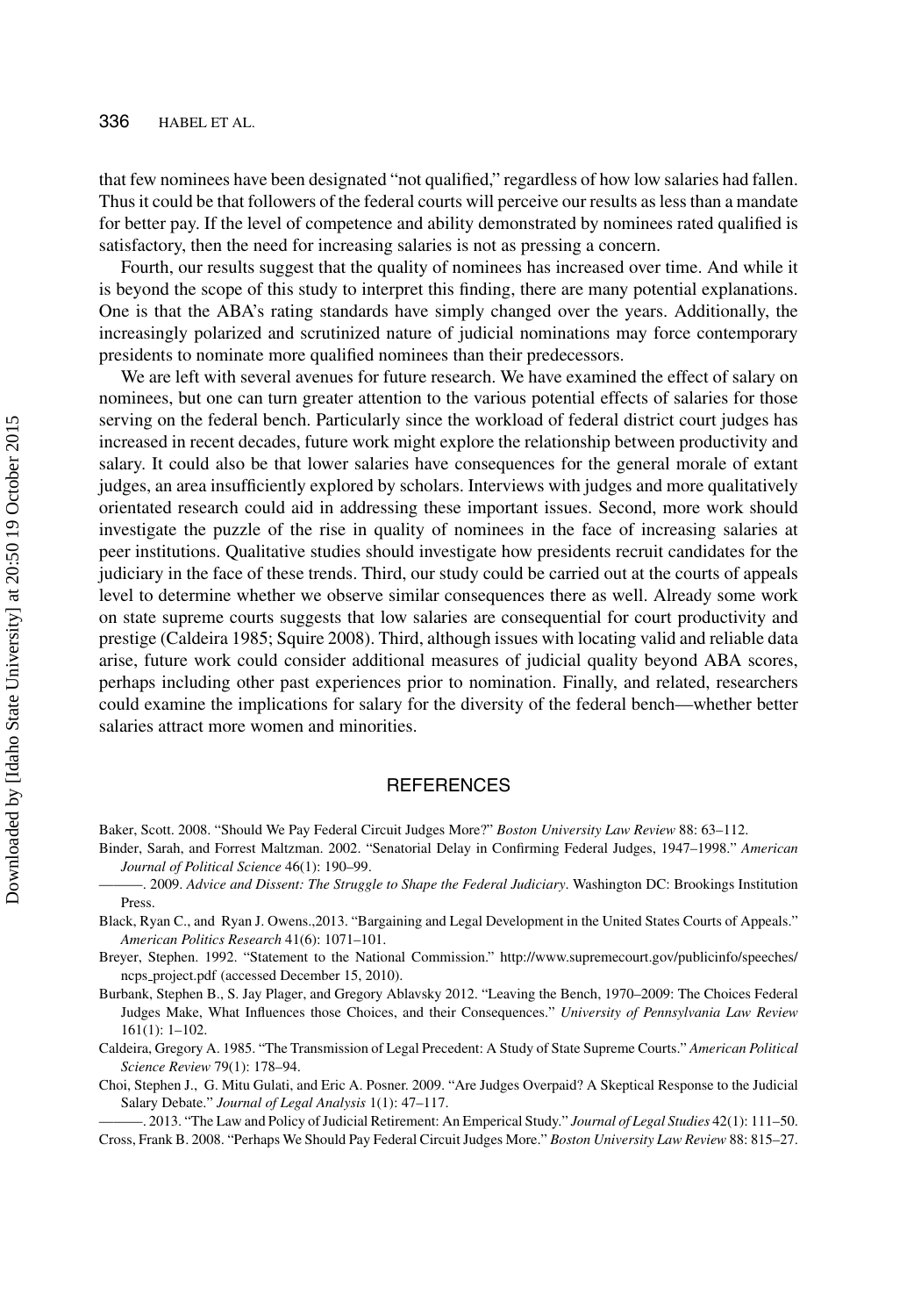- Cross, Frank B., and Dain C. Donelson. 2010. "Creating Quality Courts." *Journal of Empirical Legal Studies* 7(3): 490–510.
- Epstein, Lee, Andrew D. Martin, Jeffrey A. Segal, and Chad Westerland. 2007. "The Judicial Common Space." *Journal of Law, Economics, & Organization* 23(2): 303–25.
- Epstein, Lee, and Jeffrey A. Segal. 2005. *Advice and Consent: The Politics of Judicial Appointments*. New York: Oxford University Press.
- Goldman, Sheldon. 1997. *Picking Federal Judges: Lower Court Selection from Roosevelt through Reagan*. New Haven: Yale University Press.
	- ———. 2003. "Assessing the Senate Judicial Confirmation Process: The Index of Obstruction and Delay." *Judicature* 86: 251–8.
- ———. 2007. "Picking Judges in a Time of Turmoil: W. Bush's Judiciary During the 109th Congress." *Judicature* 90: 252–83.
- Goldman, Sheldon, Sara Schiavoni, and Elliot E. Slotnick. 2009. "W. Bush's Judicial Legacy." *Judicature* 92: 258–88.
- Habel, Philip, and Kevin Scott. 2014. "New Measures of Judges' Caseload for the Federal District Courts, 1964–2010." *Journal of Law and Courts* 2(1): 153–70.
- Haire, Susan Brodie. 2001. "Rating the Ratings of the American Bar Association Standing Committee on Federal Judiciary." *Justice System Journal* 22(1): 1–17.
- Hansford, Thomas G., Elisha Carol Savchak, and Donald R. Songer. 2010. "Politics, Careerism, and the Voluntary Departure of U.S. District Court Judges." *American Politics Research* 38(6): 986–1014.
- Holmes, Lisa, Salmon A. Shamode, and Roger E. Hartley. 2012. "The Confirmation Obstacle Course: Signaling Opposition through Delay." *American Review of Politics* 33(1): 23–49.
- King, Gary, Robert O. Keohane, and Sidney Verba. 1994. *Designing Social Inquiry*. Princeton: Princeton University Press.
- Lindgren, James T. 2001. "Examining the American Bar Association's Ratings of Nominees to the Courts of Appeals for Political Bias, 1989–2000." *Journal of Law and Politics* 17(1): 1–30.
- Lott, John R. 2001. "The American Bar Association, Judicial Ratings, and Political Bias." *Journal of Law and Politics* 17(1): 41–61.
- Marks, Stephen 2008. "A Comment on the Relationship between Judicial Salary and Judicial Quality." *Boston University Law Review* 88: 843–53.
- Martinek, Wendy, Mark Kemper, and Steven R. VanWinkle. 2002. "To Advise and Consent: The Senate and Lower Federal Court Nominations, 1977–1998." *Journal of Politics* 64(2): 337–61.
- Navarro Smelcer, Susan, Amy Steigerwalt, and Richard L. Vining. 2012. "Bias and the Bar: Evaluating the ABA Ratings of Federal Judicial Nominees." *Political Research Quarterly* 65(4): 827–40.
- Nixon, David, and David L. Goss. 2001. "Confirmation Delay for Vacancies on the Circuit Courts of Appeals." *American Politics Research* 29(3): 246–74.
- Rehnquist, William. 2003. "2002 Year-End Report on the Federal Judiciary." http://www.supremecourt.gov/publicinfo/ year-end/2002year-endreport.aspx (accessed December 15, 2010).
- Roberts, John J. 2006. "2005 Year-End Report on the Federal Judiciary." http://www.supremecourt.gov/publicinfo/ year-end/2005year-endreport.pdf (accessed December 15, 2010).
- ———. 2007. "2006 Year-End Report on the Federal Judiciary." http://www.supremecourt.gov/publicinfo/year-end/ 2006year-endreport.pdf (accessed December 15, 2010).
- Rottinghaus, Brandon, and Chris Nicholson. 2010. "Counting Congress In: Patterns of Success in Judicial Nomination Requests by Members of Congress to Presidents Eisenhower and Ford." *American Politics Research* 38(4): 691–717.
- Rottinghaus, Brandon, and Daniel E. Bergan. 2011. "The Politics of Requesting Appointments: Congressional Requests in the Appointment and Nomination Process." *Political Research Quarterly* 64(1): 31–44.
- Rutkus, Denis Steven. 2008. "CRS Report for Congress—Judicial Salary: Current Issues and Options for Congress." Order Code RL34281, Updated September 16, 2008.
- Saks, Michael J., and Neil Vidmar. 2001. "A Flawed Search for Bias in the American Bar Association's Ratings of Prospective Judicial Nominees: A Critique of the Lindgren Study." *Journal of Law and Politics* 17: 219–54.
- Schwemle, Barbara L. 2011. "Legislative, Executive, and Judicial Officials: Process for Adjusting Pay and Current Salaries." http://www.senate.gov/CRSReports/crs-publish.cfm (accessed March 1, 2013).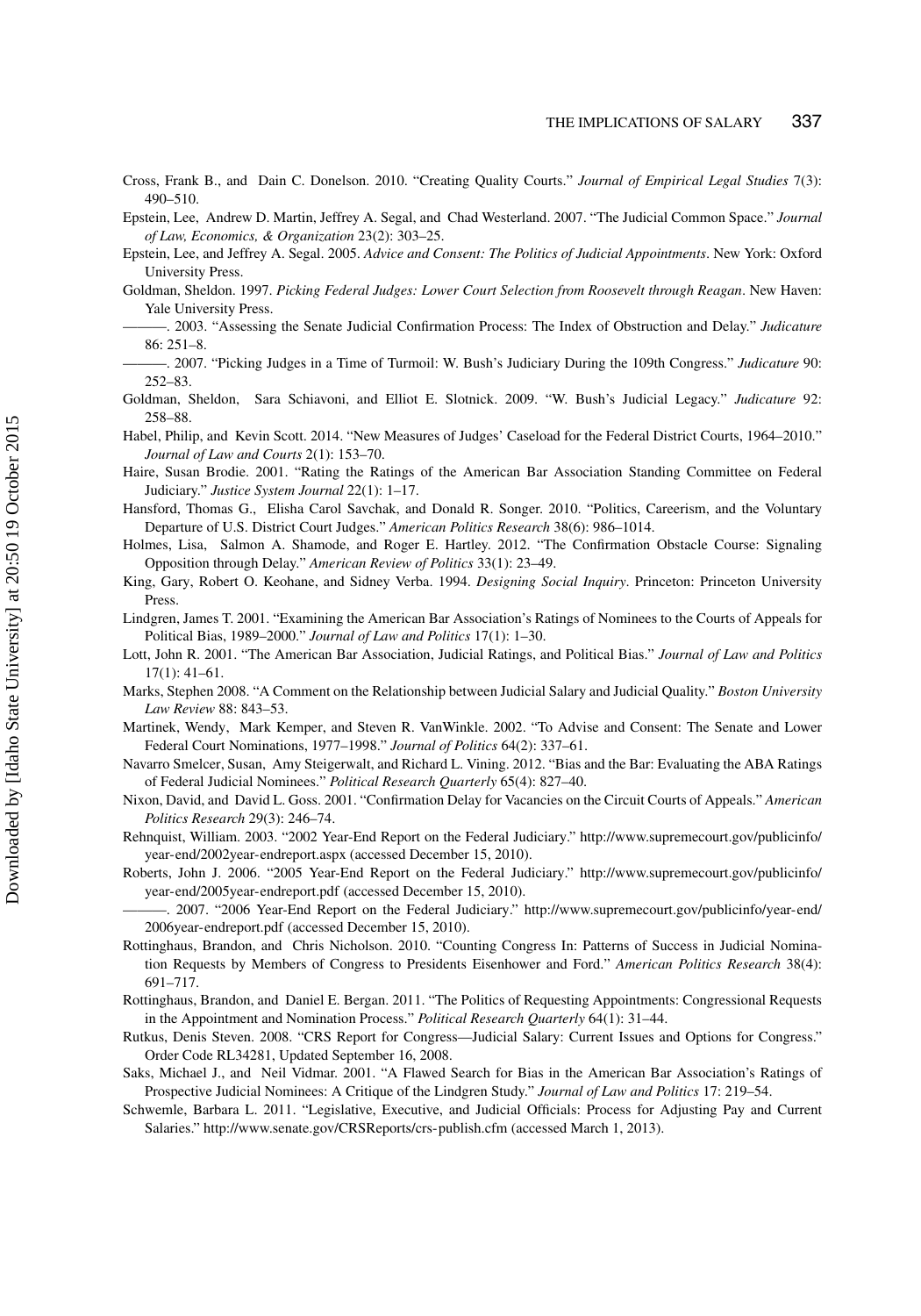#### 338 HABEL ET AL.

- Sen, Maya. 2014. "How Judicial Qualification Ratings May Disadvantage Minority and Female Candidates." *Journal of Law and Courts* 2(1): 33–65.
- Sen, Maya, and William Spaniel. 2015. "How Uncertainty About Judicial Nominees Can Distort the Confirmation Process." *Journal of Theoretical Politics*, in press.
- Shipan, Charles, and Megan L. Shannon. 2003. "Delaying Justice(s): A Duration Model of Supreme Court Confirmations." *American Journal of Political Science* 47(4): 654–68.
- Slotnick, Elliot E. 1983a. "The ABA Standing Committee on the Federal Judiciary: A Contemporary Assessment, Part 1." *Judicature* 66: 348–62.

———. 1983b. "The ABA Standing Committee on the Federal Judiciary: A Contemporary Assessment, Part 2." *Judicature* 66: 385–93.

- Solowiej, Lisa A., Wendy L. Martinek, and Thomas L. Brunnell. 2005. "Partisan Politics: The Impact of Party in the Confirmation of Minority and Female Federal Court Nominees." *Party Politics* 11(5): 557–77.
- Spriggs, James F., and Paul J. Wahlbeck. 1995. "Calling it Quits: Strategic Retirements on the Federal Court of Appeals, 1893–1991." *Political Research Quarterly* 48(3): 573–97.
- Squire, Peverill. 2008. "Measuring the Professionalism of State Courts of Last Resort." *State Politics and Policy Quarterly* 8(3): 223–38.
- Steenbergen, Marco R., and Bradford S. Jones. 2002. "Modeling Multilevel Data Structures." *American Journal of Political Science* 46(1): 218–37.
- Stratmann, Thomas, and Jared Garner. 2004. "Judicial Selection: Politics, Biases, and Constituency Demands." *Public Choice* 118(3–4): 251–70.
- Szmer, John, and Martha Humphries Ginn. 2014. "Examining the Effects of Information, Attorney Capability, and Amicus Participation on U.S. Supreme Court Decision Making." *American Politics Research* 42(3): 441–71.
- Tomz, Michael, Jason Wittenberg, and Gary King. 2003. CLARIFY: Software for Interpreting and Presenting Statistical Results in Journal of Statistical Software. Vol. 8., 2003. http://scholar.harvard.edu/gking/clarify. (accessed July 1 2012).
- Vining, Richard L. 2009. "Politics, Pragmatism, and Departures from the U.S. Courts of Appeals, 1954–2004." *Social Science Quarterly* 90(4): 834–53.
- Yoon, Albert. 2003. "Love's Labor's Lost? Judicial Tenure Among Federal Court Judges, 1945–2000." *California Law Review* 41: 1029–60.
	- ———. 2005. "As You Like It: Senior Federal Judges and the Political Economy of Judicial Tenure." *Journal of Empirical Legal Studies* 2(3): 495–549.
	- ———. 2006. "Pensions, Politics, and Judicial Tenure: An Empirical Study of Federal Judges, 1869–2002." *American Law and Economics Review* 8(1): 143–80.
- Zorn, Christopher, William D. Henderson, and Jason J. Czarnezki. 2008. "Working Class Judges." *Boston University Law Review* 88: 829–42.

#### APPENDIX

Table A1 presents the results when non-qualified nominees are included. This model employs the same dependent variable, except non-qualified nominees are coded 0, along with qualified candidates. The results are substantively similar to those presented in Table 2.

Tables A2 and A3 present the same models as found in Table 2. However, in these models an additional control is included for Goldman's (2003) measure of obstruction, which we have updated through 2012, and a measure of the ideological distance between the president and the Senate from Epstein et al.'s (2007) Judicial Common Space. In both instances, the substantive results are the same and the additional variable fails to achieve statistical significance.<sup>29</sup>

 $29$ The Judicial Common Space only extends to 2007, thus the last five years of our data are excluded from Table A3.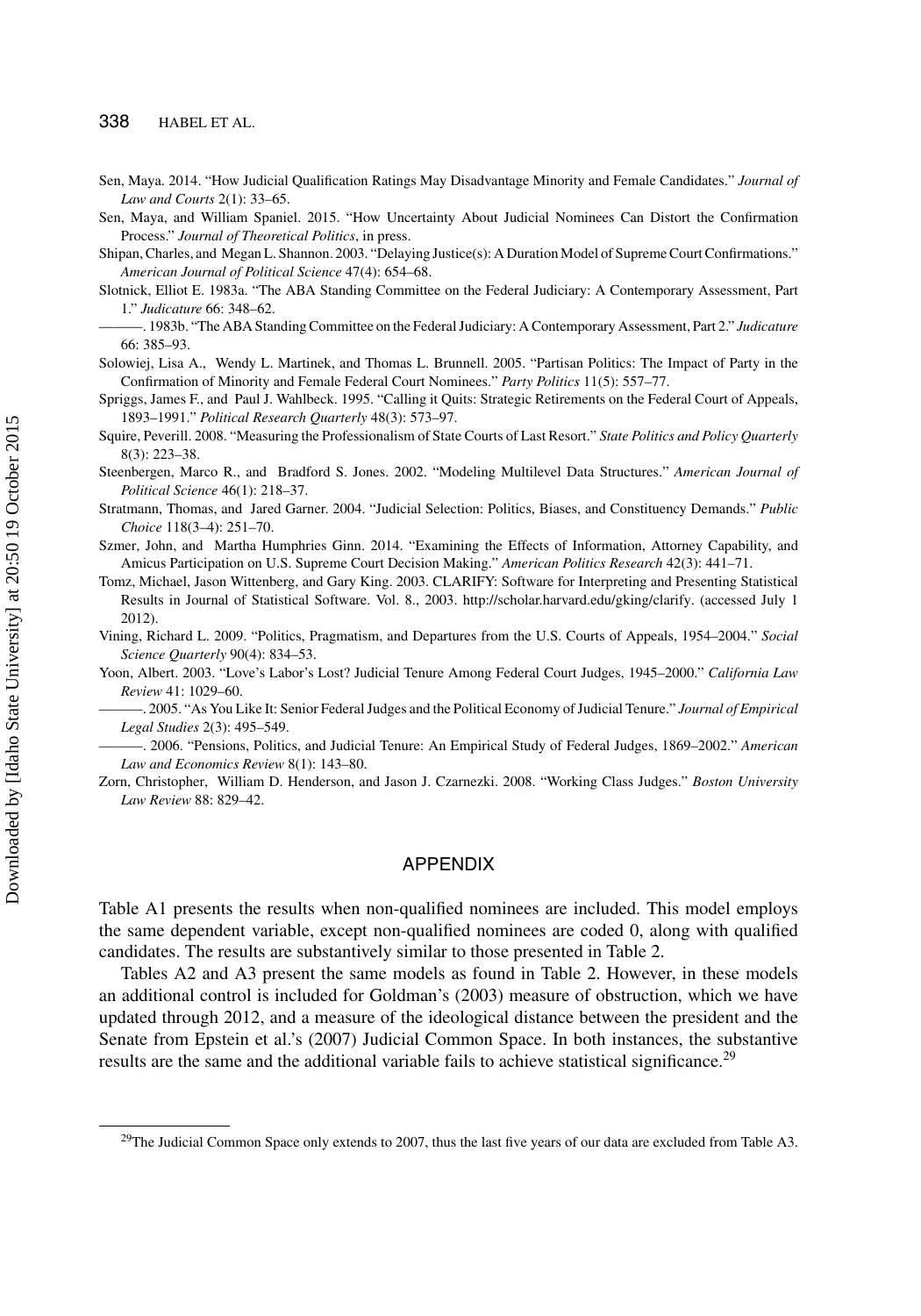| TABLE A1                                                                                              |
|-------------------------------------------------------------------------------------------------------|
| The Effects of Salary and Caseload on the Quality of Nominees to the District Courts, 1964–2012 (With |
| Non-Qualified Judges)                                                                                 |

|                              | <b>Nominees</b> | Confirmed Judges |
|------------------------------|-----------------|------------------|
| Salary                       | $0.005*$        | $0.006*$         |
|                              | (0.024)         | (0.003)          |
| <b>Weighted Case Filings</b> | 0.010           | 0.016            |
|                              | (0.032)         | (0.033)          |
| Authorized Judgeships        | $0.019*$        | $0.020*$         |
|                              | (0.009)         | (0.009)          |
| Year of Nomination           | $0.025*$        | $0.026*$         |
|                              | (0.005)         | (0.006)          |
| Female                       | $-0.461*$       | $-0.443*$        |
|                              | (0.129)         | (0.149)          |
| African American             | $-1.040*$       | $-0.969*$        |
|                              | (0.193)         | (0.205)          |
| Constant                     | $-50.012*$      | $-52.584*$       |
|                              | (10.184)        | (10.971)         |
| Ν                            | 1806.0          | 1672.0           |

*Note*. We report logit coefficients with robust standard errors, clustered by nomination year, in parentheses. Two-tailed significance tests, where  $* p < .05$  Salary and Change in Salary are per 1,000 dollars. Caseload is per 100 Filings.

TABLE A2 The Effects of Salary and Caseload on the Quality of Nominees to the District Courts, 1964–2012 (With Goldman Measure of Obstruction)

|                            | <b>Nominees</b> | Confirmed Judges |
|----------------------------|-----------------|------------------|
| Salary                     | $0.005*$        | $0.006*$         |
|                            | (0.002)         | (0.003)          |
| Weighted Case Filings      | 0.009           | 0.018            |
|                            | (0.033)         | (0.032)          |
| Authorized Judgeships      | $0.017*$        | $0.018*$         |
|                            | (0.008)         | (0.009)          |
| Year of Nomination         | $0.030*$        | $0.030*$         |
|                            | (0.007)         | (0.007)          |
| Female                     | $-0.460*$       | $-0.452*$        |
|                            | (0.125)         | (0.149)          |
| African American           | $-1.024*$       | $-0.965*$        |
|                            | (0.196)         | (0.213)          |
| <b>Goldman Obstruction</b> | $-0.277$        | $-0.232$         |
|                            | (0.339)         | (0.339)          |
| Constant                   | $-60.079*$      | $-61.110*$       |
|                            | (13.877)        | (14.847)         |
| N                          | 1784.0          | 1657.0           |

*Note*. We report logit coefficients with robust standard errors, clustered by nomination year, in parentheses. Two-tailed significance tests, where \* *p* < .05 Salary and Change in Salary are per 1,000 dollars. Caseload is per 100 Filings.